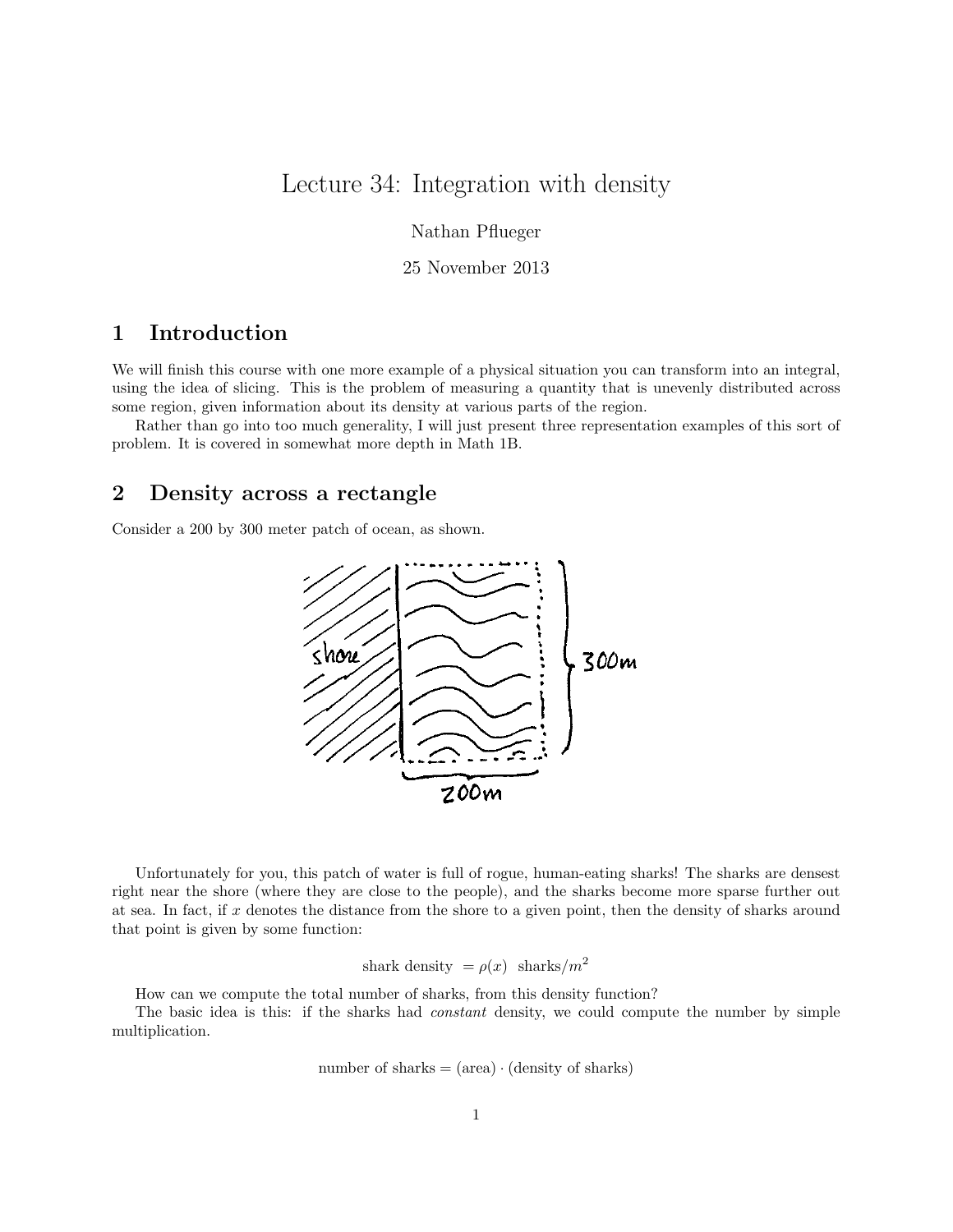Check the units: area is expressed in  $m^2$ , shark density is in sharks per  $m^2$ , so their product will be expressed in sharks.

Now, this formula does work for this problem: the shark density is different at different places. However, there is a good way to deal with this situation: slice the region into small rectangles, where the shark density is nearly constant in each rectangle.

So how should we slice? The shark density only depends on the distance  $x$  to shore, so slice into vertical rectangles: this way  $x$  will not vary much within each rectangle.



Now the shark density is pretty close to constant in each rectangle. As usual, lets define the  $x$  values dividing these rectangles as follows. The number n is the number of rectangles. We choose  $\Delta x$  to be one nth of the difference from the smallest x value to the largest – here the smallest is 0 and the largest is 200 – and then let  $x_k$  be the smallest plus k times  $\Delta x$ . See the lecture on Riemann sums for more discussion on this procedure.

$$
\begin{array}{rcl}\n\Delta x & = & 200/n \\
x_k & = & k \cdot \Delta x\n\end{array}
$$

Now the kth rectangle has x value varying from  $x_{k-1}$  to  $x_k$ ; these differ by only  $\Delta x$ , and if n is large enough this difference won't be much: so the density throughout the whole rectangle is pretty close to  $\rho(x_k)$ . Therefore we have the following approximating for the number of sharks in the kth slice (which gets better and better as n gets larger and larger).

#sharks in slice 
$$
k \approx
$$
 (area of slice  $k) \cdot \rho(x_k)$   
 $\approx 300\Delta x \cdot \rho(x_k)$   
 $\approx 300\rho(x_k) \cdot \Delta x$ 

Therefore, to approximate the total number of sharks, just add all these quantities up.

$$
#(\text{sharks}) = \sum_{k=1}^{n} #(\text{sharks in slice } k)
$$

$$
\approx \sum_{k=1}^{n} 300 \rho(x_k) \cdot \Delta x
$$

Now, notice that this has exactly the form of a Riemann sum. So to compute the exact number of sharks, just turn it into an integral.

$$
\# \text{sharks} = \int_0^{200} 300 \rho(x) dx
$$

Of course, the value of this integral will depend on the function  $\rho(x)$ . Different values of  $\rho(x)$  will give different counts of sharks. The value of the integral expression is that it shows exactly how the total depends on the (varying) density.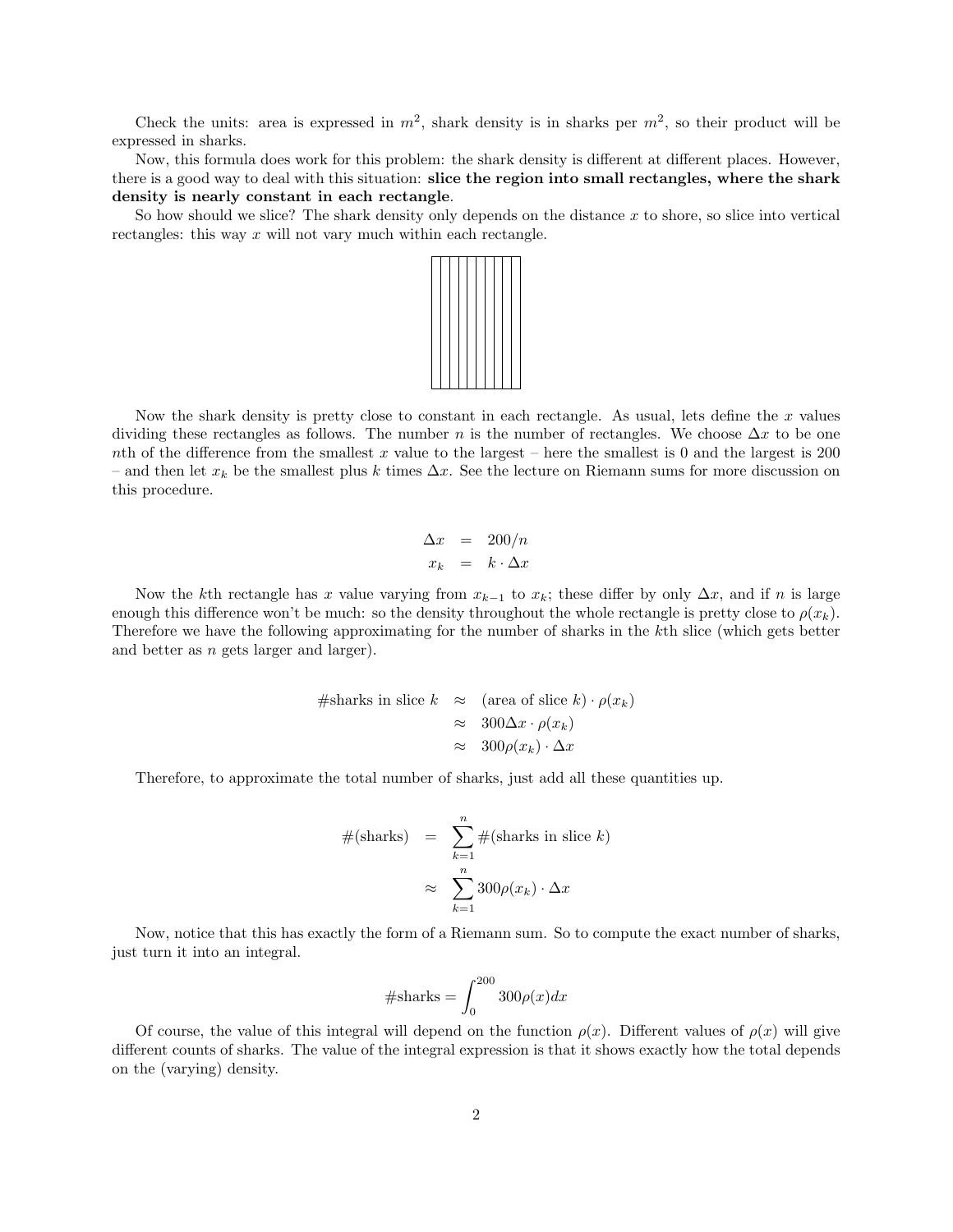*Example* 2.1. Suppose for concreteness that the density is given by  $\rho(x) = 2^{-x/50}$ . Take a moment to think about what this means physically: it means that at  $x = 0$  (at the shore, or close to it), there are  $\rho(0) = 1$ sharks per square meter. So they are quite crowded indeed! Now, for every 50 meters you swim out to sea (if you can make it),  $\rho(x)$  decreases by a factor of 2. At 50 meters out the sharks have thinned to 0.5 sharks per square meter (or 1 shark per two square meters), and once you swim all the way out 200m they have thinned to one for every 16 square meters.

If this is the case, how many sharks are there total? We just compute the integral:

$$
\begin{aligned}\n\#\text{sharks} &= \int_0^{200} 300 \cdot 2^{-x/50} dx \\
&= \left[ 300 \cdot \frac{-50}{\ln 2} 2^{-x/50} \right]_0^2 00 \\
&= \frac{15000}{\ln 2} \left( -2^{-4} + 1 \right) \\
&= \frac{28125}{\ln 2} \\
&\approx 20,288.\n\end{aligned}
$$

Notice that the total area of ocean is 60000 square meters, so this suggests that on average there is one shark per 3 square meters, which is plausible since the local density ranges from one per square meter to one per 16 square meters.

## 3 Slicing into non-rectangles

With density problems, your hand is always forced in terms of how you must slice: you have to slice so that the density is almost constant on each slice. That can mean slicing into small pieces other than rectangles. For example, consider the following situation.

Suppose that you are sitting on a boat, putting some sort of jellyfish food into the water. As a result, a crowd of jellyfish is forming around your boat. They are densest near the boat, and they become less dense the further you travel from the boat. Let's say that the density of the jellyfish is a function of distance  $r$ from the boat,  $\rho(r)$ .



We would like to compute the total number of jellyfish within 1000 meters of the boat.

How can we express the total number of jellyfish with an integral? We begin by slicing this patch of ocean not into rectangles, but into little rings. The reason is that jellyfish density is roughly constant on these rings, so we can count jellyfish by multiplying density by area.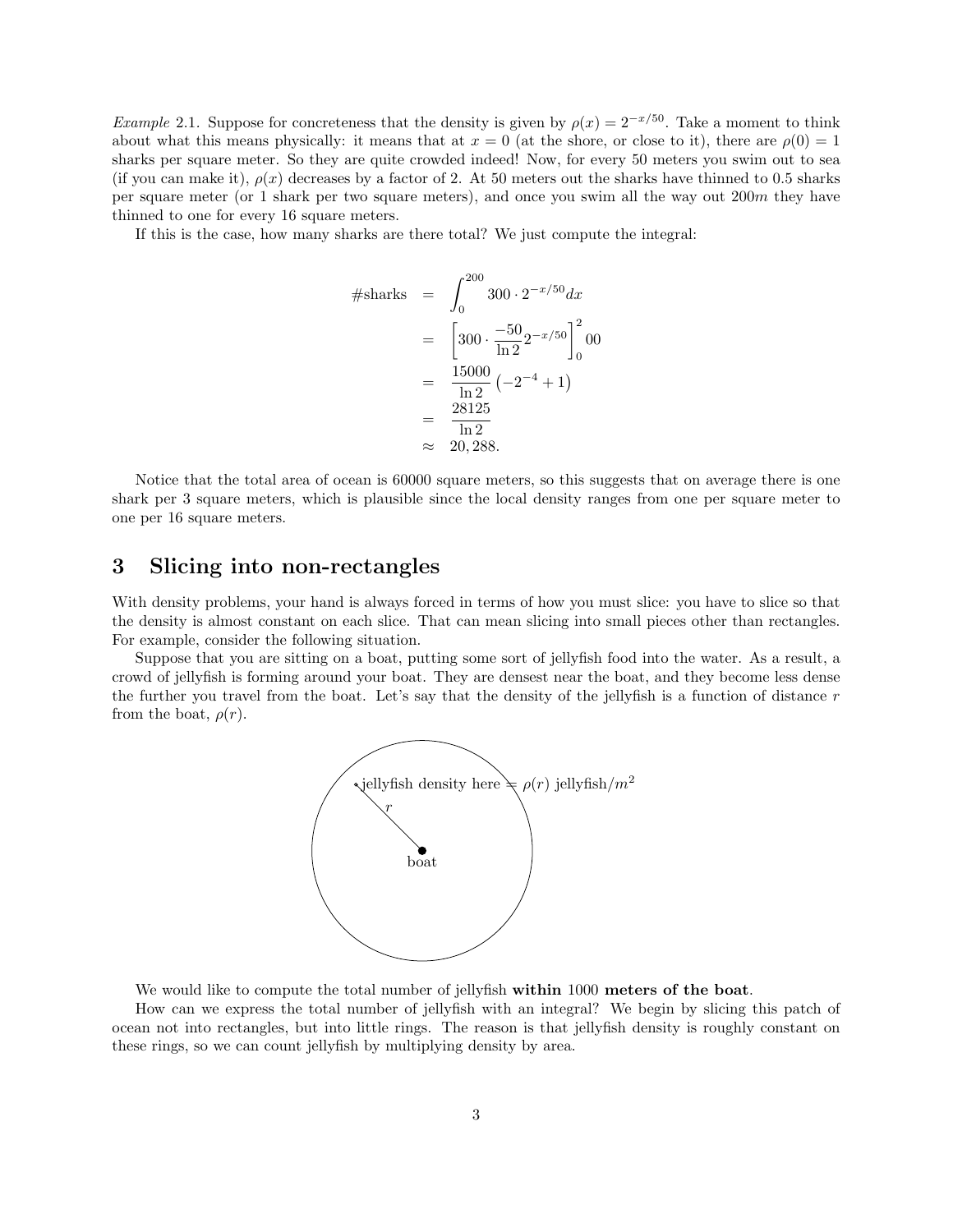

Each slice has the shape of a ring. If we divide all the r values (from 0 to 1000) into n subintervals, bounded by values  $r_0, r_1, \dots, r_n$ , then the kth slice is a ring whose outer radius is  $r_k$  and whose inner radius is  $r_{k-1}$ . On this ring, the jellyfish density is very close to  $\rho(r_k)$ , since it does not change much between  $r_{k-1}$ and  $r_k$ . Therefore

$$
#(jellyfish \text{ in slice } k) \approx (\text{area of slice } k) \cdot \rho(r_k)
$$

Now we just need to approximate the area of slice  $k$ . To do this, notice that the area of the ring should be about equal to the thickness times the circumference (you can think of the ring like a rectangle that's been bent around to link itself). Therefore:

$$
(\text{area of slice } k) \approx (\text{circumference}) \cdot (\text{thickness})
$$

$$
\approx 2\pi r_k \cdot \Delta r
$$

Note for pickier people. The exact area is actually  $\pi r_k^2 - \pi r_{k-1}^2$ , which you can express as  $2\pi \cdot \frac{r_k + r_{k-1}}{2} \cdot \Delta r$ with a little algebra. One way the justify the approximation above is that  $\frac{r_{k-1}+r_k}{2} \approx r_k$ , since  $r_{k-1} \approx r_k$ .

From this, we obtain an estimate on the total number of jellyfish within  $1000$  meters.

$$
\#(\text{jellyfish}) \approx \sum_{k=1}^{n} 2\pi \cdot r_k \cdot \rho(r_k) \Delta r
$$
\n
$$
\text{where} \quad \Delta r = \frac{1000}{n}, \ r_k = k \cdot \Delta r
$$

We can take the limit as n goes to infinity to obtain the following exact<sup>1</sup> expression for the number of jellyfish.

$$
\#(\text{jellyfish}) = \int_0^{1000} 2\pi r \; \rho(r) \; dr
$$

One thing to notice about this integral: the density  $\rho(r)$  counts more when r is larger. This makes sense: the outer rings are bigger, so the density there has a greater effect.

To illustrate this expression, and also as an excuse for some integration review, I'll do two examples.

*Example* 3.1. Suppose that  $\rho(r) = e^{-r^2/1000}$ . So the jellyfish are spread about one per square meter right at the boat, but they significantly thin out further from the boat. In this case, we can compute the total number of jellyfish by substitution.

<sup>&</sup>lt;sup>1</sup>"Exact" isn't really the right phrase here, since the density function itself won't be exact (the jellyfish don't spread their mass out evenly, they swim around). So really this is a sort of "idealized count;" one more suitable to apply the machinery and transformations that calculus allows.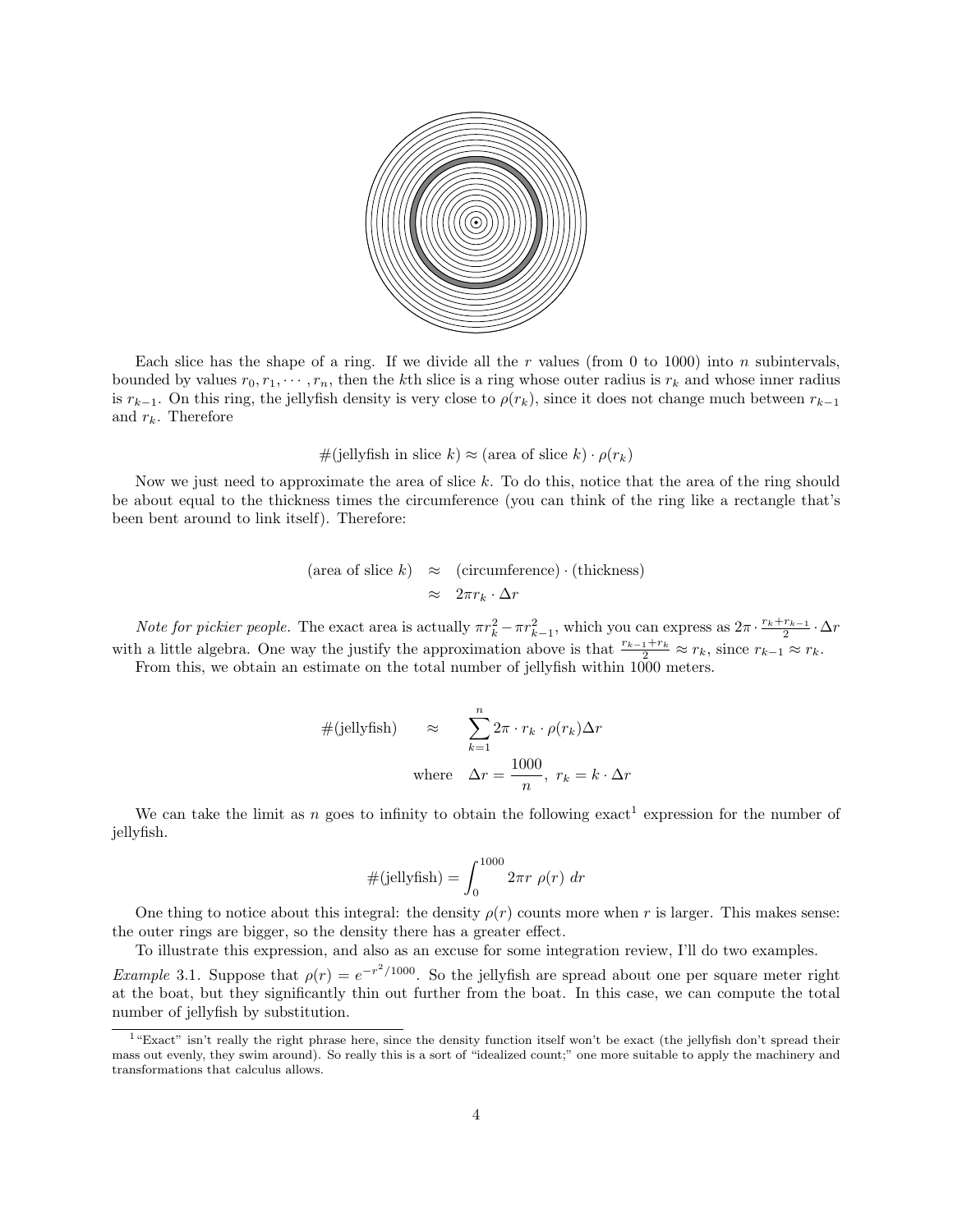$$
\#(\text{jellyfish}) = \int_0^{1000} 2\pi r \ e^{-r^2/1000} dr
$$
  
\n
$$
u = -r^2/1000, \ du = -r/500 dr
$$
  
\n
$$
= \int_0^{-1000} 2\pi r e^u \frac{-500 du}{r}
$$
  
\n
$$
= -1000\pi \int_0^{-1000} e^u du
$$
  
\n
$$
= 1000\pi \int_{-1000}^0 e^u du
$$
  
\n
$$
= 1000\pi [e^u]_{-1000}^0
$$
  
\n
$$
= 1000\pi (1 - e^{-1000})
$$
  
\n
$$
\approx 3142
$$

Example 3.2. Suppose that the jellyfish density still decays quickly, but not as quickly:  $\rho(r) = e^{-r/1000}$ . Then we can compute the number of jellyfish using a combination of substation and integration by parts. The result is much larger in this situation.

$$
\#(\text{jellyfish}) = \int_0^{1000} 2\pi r e^{-r/1000} dr
$$
  
\n
$$
u = -r/1000, du = -\frac{1}{1000} dr
$$
  
\n
$$
= \int_0^{-1} 2\pi (-1000u) e^u \cdot (-1000) du
$$
  
\n
$$
= 2000000\pi \int_0^{-1} ue^u du
$$
  
\n
$$
v = u, dw = e^u du
$$
  
\n
$$
dv = du, w = e^u
$$
  
\n
$$
= 2000000\pi \left( [ue^u]_0^{-1} - \int_0^{-1} e^u du \right)
$$
  
\n
$$
= 2000000\pi \left( -e^{-1} - [e^u]_0^{-1} \right)
$$
  
\n
$$
= 2000000\pi (-e^{-1} - e^{-1} + 1)
$$
  
\n
$$
= 2000000\pi (1 - 2/e)
$$
  
\n
$$
\approx 1.6 \text{ million}
$$

### 4 Rectangles of irregular dimensions

The final example concerns a situation where we do slice into rectangles, with one dimension  $\Delta x$ , but the other dimension is irregular. The basic procedure is essentially similar.

Suppose that a pond 400 meters in diameter has a rope drawn across the middle. There are some lilly pads in the pond; their density depends on the distance y to the rope.